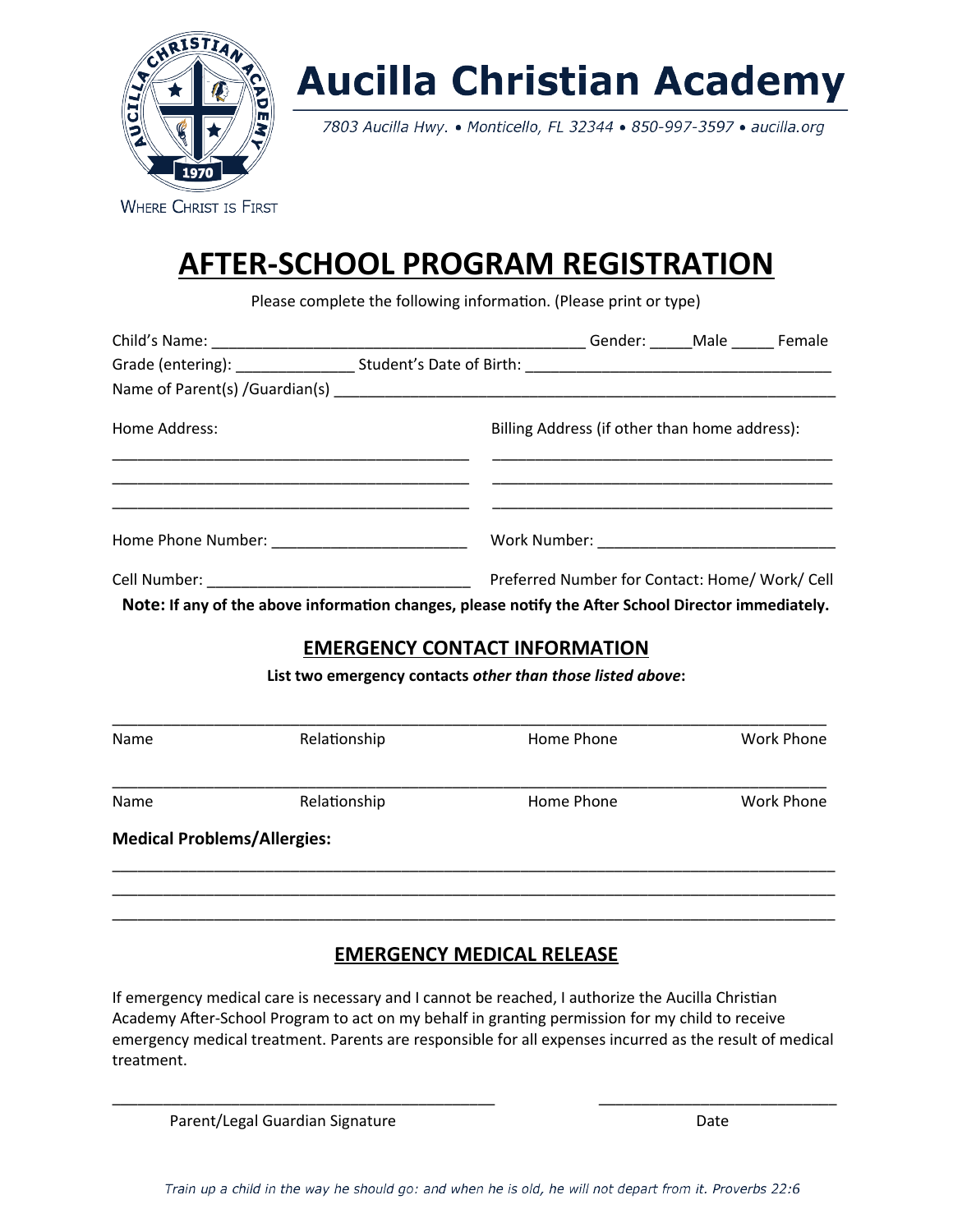

# **Aucilla Christian Academy**

7803 Aucilla Hwy. • Monticello, FL 32344 • 850-997-3597 • aucilla.org

**WHERE CHRIST IS FIRST** 

## **AFTER-SCHOOL PROGRAM**

#### **The After-School Program will run from the start of school in August until school is out in May.**

- Hours of operation are from 2:30-5:30 pm each school day
- Parents must pick their child up by 5:30 pm or a late fee of \$10 will be assessed
- After-school care will **NOT** be provided on ACA school holidays or teacher planning days.
- An after-school snack will be available for each child provided by the ACA After-School Program.

• Children are expected to interact with other children and are required to participate in all activities as instructed by the ACA After-School Program.

- Failure to follow the rules can result in your child being expelled from the After School Program.
- If a child is expelled from the After School Program, there will be no refund.

• Disrespect of the ACA After-School staff, refusal to follow instructions, fighting and/or bullying of any type, are ground for immediate dismissal.

• Participants are financially obligated for a semester commitment at a cost of \$750 per semester (\$8.42 per school day) and will be billed monthly over a five-month period at \$150 a month*. In order to secure a spot for your child, the \$50 non-refundable deposit is required with the submission of the application by the deadline date of April 15.* The \$50 deposit will be applied to the last payment of the 2020-21 fall semester. Once a child starts the semester, the full semester payment is assumed by the parent.

|--|

| <b>Registration Received:</b> | <b>Amount Paid:</b> | Date Paid: |
|-------------------------------|---------------------|------------|
|                               |                     |            |

\*\*\*\*\*\*\*\*\*\*\*\*\*\*\*\*\*\*\*\*\*\*\*\*\*\*\*\*\*\*\*\*\*\*\*\*\*\*\*\*\*\*\*\*\*\*\*\*\*\*\*\*\*\*\*\*\*\*\*\*\*\*\*\*\*\*\*\*\*\*\*\*\*\*\*\*\*\*\*\*\*\*\*\*\*\*\*\*\*\*\*\*\*

#### **HOLD HARMLESS RELEASE**

I hereby waive, release, absolve, indemnify, and agree to hold harmless Aucilla Christian Academy, Inc., its directors, officers, organizers, sponsors, supervisory staff, participants, and any other affiliates; for, from, and against all liability of injury which may occur or result from the participation of the above named child in any and all activities. I individually, and as a parent/guardian for my child, have read this release and understood all the terms. I execute it voluntarily and with full knowledge of its significance.

Release made this \_\_\_\_\_\_ of \_\_\_\_\_\_\_\_\_\_\_\_\_\_\_\_\_, 20 \_\_\_\_\_\_\_\_ by \_\_\_\_\_\_\_\_\_\_\_\_\_\_\_\_\_\_\_

Day Month Parent/Guardian Signature